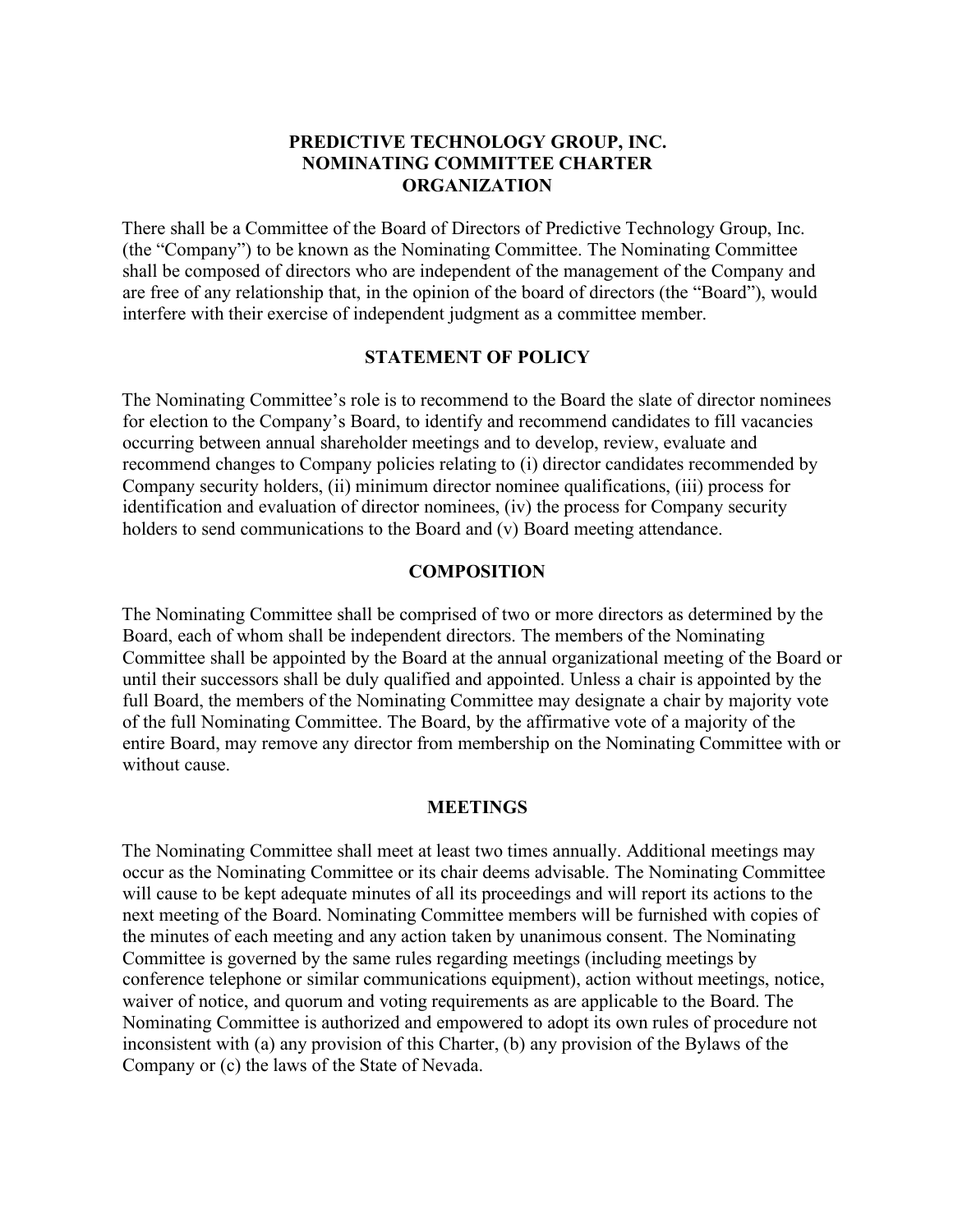# **AUTHORITY**

The Nominating Committee will have the resources and authority necessary to discharge its duties and responsibilities, including the authority to retain outside counsel or other experts or consultants, as it deems appropriate. Any communications between the Nominating Committee and legal counsel in the course of obtaining legal advice will be considered privileged communications of the Company and the Nominating Committee will take all necessary steps to preserve the privileged nature of those communications.

## **RESPONSIBILITIES**

In carrying out its responsibilities, the Nominating Committee's policies and procedures will remain flexible in order to best react to changing conditions and to ensure that the nominating processes and procedures of the Company are in accordance with all requirements. In carrying out these responsibilities, the Nominating Committee will perform the following functions.

- 1. New Director Candidates. The Nominating Committee will identify individuals qualified to become Board members and recommend candidates to fill new or vacant positions. In recommending such candidates, the Nominating Committee will consider such factors as it deems appropriate to assist in developing a Board and committees that are diverse in nature and comprised of experienced and seasoned advisors. These factors may include judgment, skill, diversity (including factors such as race, gender or experience), integrity, experience with businesses and other organizations of comparable size, the interplay of the candidate's experience with the experience of other Board members, and the extent to which the candidate would be a desirable addition to the Board and any committees of the Board. The Nominating Committee will also review the qualifications of, and make recommendations regarding, director nominations submitted to the Company by security holders in accordance with the Company's Bylaws or otherwise.
- 2. Incumbent Directors Evaluation. The Nominating Committee will evaluate whether an incumbent director should be nominated for re-election to the Board or any committee of the Board upon expiration of such director's term. The Nominating Committee will use the same factors established for new director candidates to make its evaluation and will also take into account the incumbent director's performance as a Board member.
- 3. Board Effectiveness Evaluation. The Nominating Committee will evaluate the overall effectiveness of the Board and make recommendations to the Board resulting from the findings of its evaluation. The Nominating Committee will conduct its evaluation in such manner as it deems appropriate.
- 4. Develop Policies. To the extent that the Nominating Committee deems appropriate and prudent under the circumstances, the committee shall develop policies relating to (i) director candidates recommended by Company security holders, (ii) minimum director nominee qualifications, (iii) the process for identification and evaluation of director nominees, (iv) the process for Company security holders to send communications to the